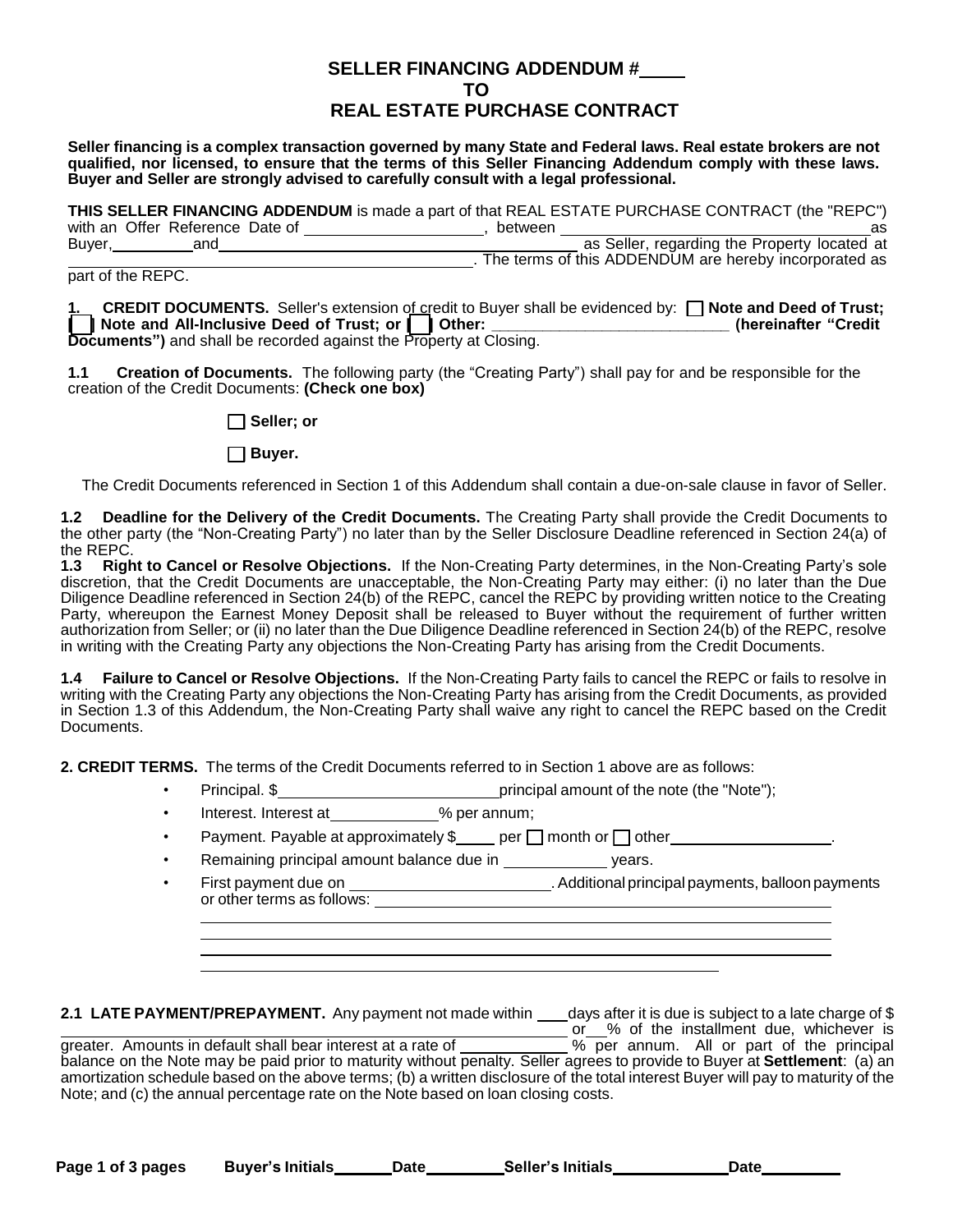**3. TAXES AND ASSESSMENTS.** Buyer shall also be responsible for: (a) property taxes; (b) homeowners' association dues; (c) special assessments; and (d) hazard insurance premiums on the Property. These specific obligations will be paid:  $\Box$  directly to Seller/Escrow Agent on a monthly basis  $\Box$  directly to the applicable county treasurer, association, **and insurance company** as required by those entities.

**4. PAYMENT.** Buyer's payments under Section 2 above will be made to: **[ ] Seller [ ] an Escrow Agent**. If an Escrow Agent, will act as Escrow Agent and will be responsible for disbursing payments on anyunderlying mortgage or deed of trust (the underlying mortgage) and to the Seller. Cost of setting up and maintaining the escrow account shall be paid by: **[ ] Buyer [ ] Seller [ ] split evenly between the parties**. If the Credit Documents are for a Note and All-Inclusive Trust Deed, then Seller shall provide Buyer with evidence, within ten (10) days upon written request by Buyer, that the Seller is making current payments as required by Seller's underlying mortgage.

**5. DUE-ON-SALE.** As part of the Seller Disclosures referenced in Section 7 of the REPC, Seller shall provide to Buyer a copy of the Seller's underlying mortgage, the note secured thereby, and the amortization schedule, if applicable. Buyer's obligation to purchase under this REPC is conditioned upon Buyer's approval of the content of those documents, in accordance with Section 8 of the REPC, if applicable. If the Seller's underlying mortgage becomes due as a result of this transaction, Buyer agrees to pay the remaining balance owed and due on Seller's underlying mortgage ("Due-on-sale Payment"). In such event, the Due-on-sale Payment shall act as a payment towards the principal owed on the Note, as referenced in Paragraph 2 above. Buyer and Seller agree that Buyer shall still be obligated to the terms of the Credit Documents if any balance of the Note remains after the Due-on-sale Payment. The terms of Section 5 of this Addendum shall survive Closing.

**6. BUYER DISCLOSURES.** Buyer has provided to Seller, as **a required** part of this ADDENDUM, the attached Buyer Financial Information Sheet. Buyer may use the Buyer Financial Information Sheet approved by the Real Estate Commission and the Attorney General's Office or may provide comparable written information in a different format, together with such additional information as Seller may reasonably require. Buyer **[ ] SHALL [ ] SHALL NOT** provide Seller with copies of IRS tax returns for the two preceding tax years. Buyer acknowledges that Seller may contact Buyer's current employer for verification of employment as represented by Buyer in the Buyer Financial Information Sheet.

**7. SELLER'S REVIEW AND APPROVAL.** By the Seller Disclosure Deadline referenced in Section 24(a) of the REPC, Buyer shall provide to Seller, at Buyer's expense, a current credit report on Buyer from a consumer credit reporting agency. Seller may use the credit report, the information referenced in Section 6 of this Addendum, and any other information relevant to Seller ("Buyer Disclosures") to review and evaluate the terms of this Seller Finance Addendum ("Seller's Review").

**7.1 Seller's Right to Cancel.** If Seller determines, in Seller's sole discretion, that the results of the Seller's Review are unacceptable, Seller may either: (a) no later than the Due Diligence Deadline referenced in Section 24(b) of the REPC, cancel the REPC by providing written notice to Buyer, whereupon the Earnest Money Deposit shall be released to Buyer without the requirement of further written authorization from Seller; or (b) no later than the Due Diligence Deadline referenced in Section 24(b), resolve in writing with Buyer any objections Seller has arising from Seller's Review.

**7.2 Failure to Cancel or Resolve Objections.** If Seller fails to cancel the REPC or resolve in writing any objections Seller has arising from Seller's Review, as provided in Section 7.1 of this ADDENDUM, Seller shall be deemed to have waived the Seller's Review.

**8. TITLE INSURANCE.** Buyer **[ ] SHALL [ ] SHALL NOT** provide to Seller a lender's policy of title insurance in the amount of the indebtedness to the Seller, and shall pay for such policy at Settlement.

**9. DISCLOSURE OF TAX IDENTIFICATION NUMBERS.** By no later than Settlement, Buyer and Seller shall disclose to each other their respective Social Security Numbers or other applicable tax identification numbers so that they may comply with federal laws on reporting mortgage interest in filings with the Internal Revenue Service.

## **CONTACT INFORMATION FOR BUYER**

| <b>CONTACT INFORMATION FOR SELLER</b> |                        |  |                                                |              |  |
|---------------------------------------|------------------------|--|------------------------------------------------|--------------|--|
|                                       |                        |  |                                                |              |  |
|                                       |                        |  |                                                |              |  |
| Page 2 of 3 pages                     | Buyer's Initials______ |  | _Date___________Seller's Initials_____________ | Date________ |  |